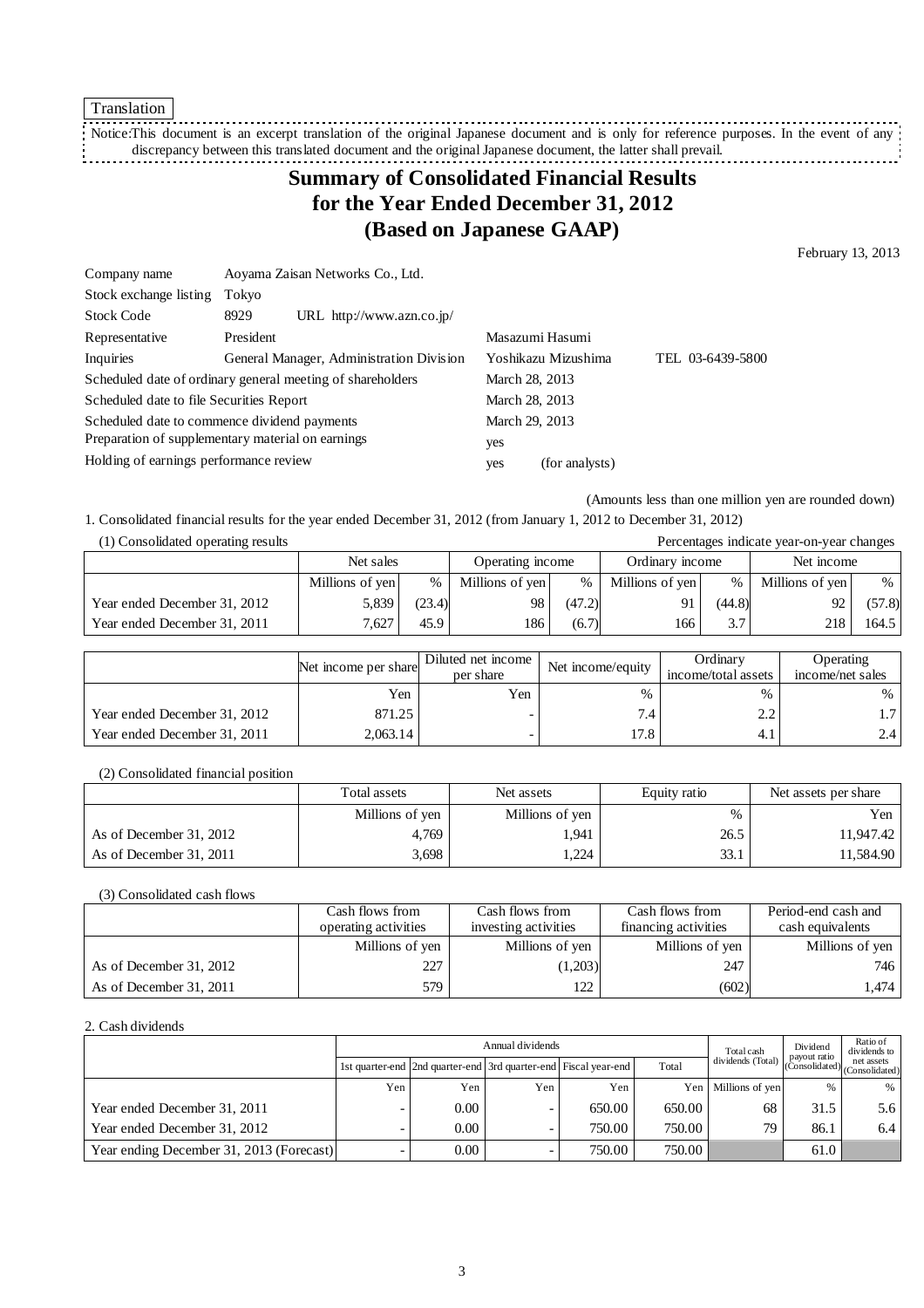3. Forecast of consolidated financial results for the year ending December 31, 2013 (from January 1, 2013 to December 31, 2013)

| Percentages indicate year-on-year changes |                               |        |                 |        |                   |        |                   |        |            |  |                         |
|-------------------------------------------|-------------------------------|--------|-----------------|--------|-------------------|--------|-------------------|--------|------------|--|-------------------------|
|                                           | Operating income<br>Net sales |        |                 |        | Ordinary income   |        |                   |        | Net income |  | Net income<br>per share |
|                                           | Millions of yen               | $\%$   | Millions of yen |        | % Millions of yen |        | % Millions of yen | $\%$   | Yen        |  |                         |
| Six months ending<br>June 30, 2013        | 2,850                         | (30.3) | 10              | (68.0) | 10                | (72.2) | l0                | (70.5) | 94.60      |  |                         |
| Full year                                 | 6,190                         | 6.0    | 140             | 42.1   | 140               | 52.6   | 130               | 41.2   | 1.229.84   |  |                         |

yes

#### 4. Notes

(1) Changes in significant subsidiaries during the year ended December 31, 2012 (changes in specified subsidiaries resulting in the change in scope of consolidation):

(2) Changes in accounting policies, changes in accounting estimates, and restatement of prior period financial statements after error corrections

| Changes in accounting policies due to revisions to accounting standards and other regulations: | ves |
|------------------------------------------------------------------------------------------------|-----|
| Changes in accounting policies due to other reasons:                                           | no. |
| Changes in accounting estimates:                                                               | ves |
| Restatement of prior period financial statements after error corrections:                      | no. |

### (3) Number of issued shares

Total number of issued shares at the end of the period (including treasury stock)

| As of December 31, 2012                                                                       |  | 105,705 shares   As of December 31, 2011      |  | $105.705$ shares |  |  |  |
|-----------------------------------------------------------------------------------------------|--|-----------------------------------------------|--|------------------|--|--|--|
| Number of shares of treasury stock at the end of the period                                   |  |                                               |  |                  |  |  |  |
| As of December 31, 2012                                                                       |  | - shares As of December 31, 2011              |  | - shares         |  |  |  |
| Average number of shares during the period (cumulative from the beginning of the fiscal year) |  |                                               |  |                  |  |  |  |
| Year ended December 31, 2012                                                                  |  | 105,705 shares   Year ended December 31, 2011 |  | $105.705$ shares |  |  |  |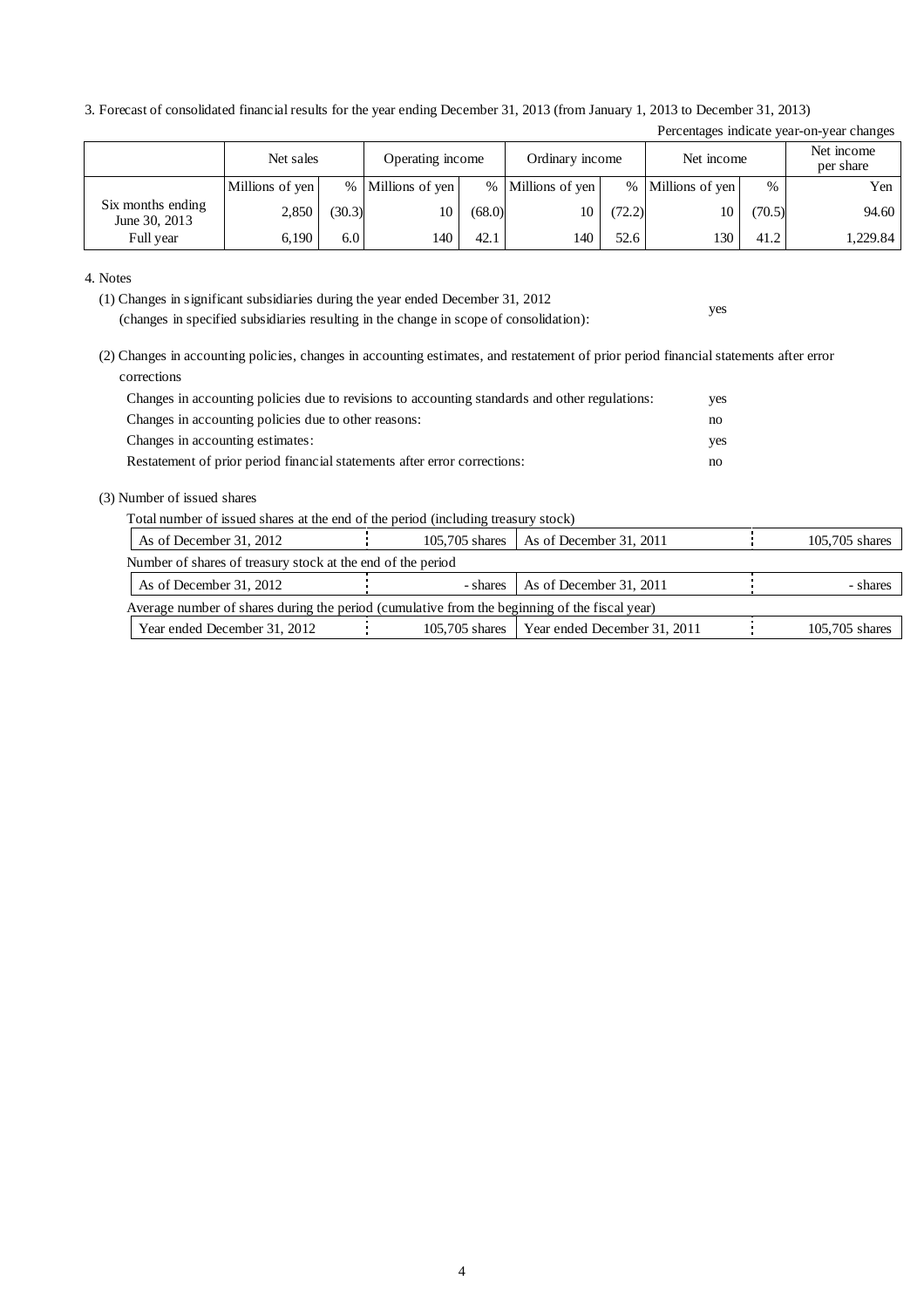# **Consolidated financial statements**

**Consolidated balance sheets**

|                                       |                         | (Thousands of yen)      |
|---------------------------------------|-------------------------|-------------------------|
|                                       | As of December 31, 2011 | As of December 31, 2012 |
| Assets                                |                         |                         |
| Current assets                        |                         |                         |
| Cash and deposits                     | 1,474,995               | 746,749                 |
| Accounts receivable-trade             | 215,206                 | 247,161                 |
| Real estate for sale                  | $\Omega$                | 90,284                  |
| Other inventories                     | 11,779                  | 16,111                  |
| Purchased receivables                 | 52,527                  | 16,727                  |
| Other                                 | 88,341                  | 60,669                  |
| Allowance for doubtful accounts       | (51, 929)               | (22, 829)               |
| Total current assets                  | 1,790,921               | 1,154,874               |
| Noncurrent assets                     |                         |                         |
| Property, plant and equipment         |                         |                         |
| Buildings and structures              | 89,371                  | 910,038                 |
| Accumulated depreciation              | (42, 317)               | (54, 432)               |
| Buildings and structures, net         | 47,053                  | 855,606                 |
| <b>Vehicles</b>                       | 5,131                   |                         |
| Accumulated depreciation              | (4,220)                 |                         |
| Vehicles, net                         | 910                     |                         |
| Land                                  | 1,406                   | 1,012,806               |
| Other                                 | 61,503                  | 102,569                 |
| Accumulated depreciation              | (47, 456)               | (48, 287)               |
| Other, net                            | 14,047                  | 54,281                  |
| Total property, plant and equipment   | 63,417                  | 1,922,693               |
| Intangible assets                     |                         |                         |
| Software                              | 34,162                  | 30,228                  |
| Goodwill                              | 286,447                 | 122,755                 |
| Other                                 | 2,374                   | 2,980                   |
| Total intangible assets               | 322,984                 | 155,963                 |
| Investments and other assets          |                         |                         |
| Investment securities                 | 1,382,765               | 1,395,623               |
| Stocks of subsidiaries and affiliates | 3,260                   | 3,260                   |
| Other                                 | 134,951                 | 136,906                 |
| Total investments and other assets    | 1,520,977               | 1,535,790               |
| Total noncurrent assets               | 1,907,380               | 3,614,447               |
| Total assets                          | 3,698,302               | 4,769,322               |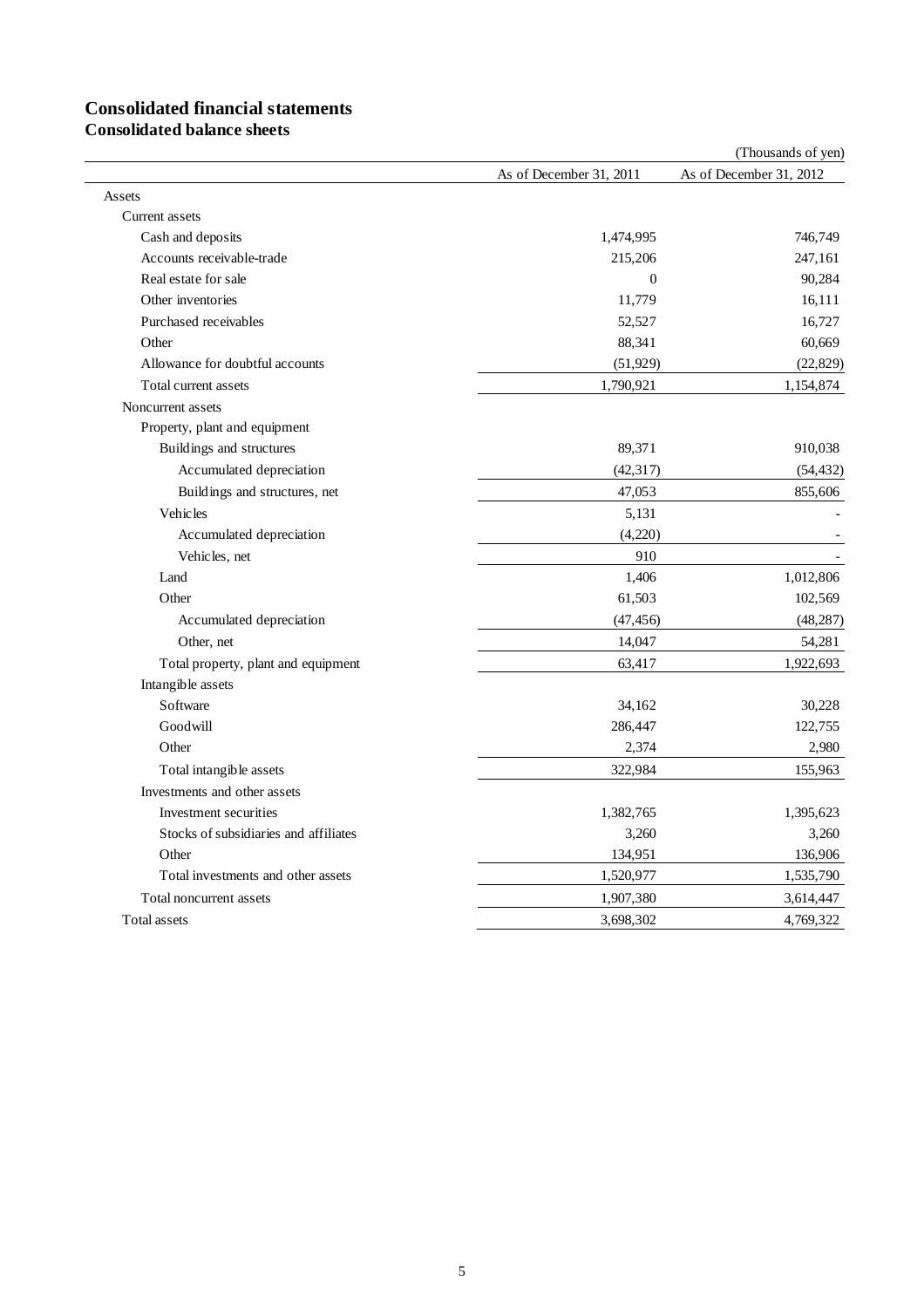|                                                       |                         | (Thousands of yen)      |
|-------------------------------------------------------|-------------------------|-------------------------|
|                                                       | As of December 31, 2011 | As of December 31, 2012 |
| Liabilities                                           |                         |                         |
| <b>Current liabilities</b>                            |                         |                         |
| Accounts payable-trade                                | 63,682                  | 67,078                  |
| Short-term loans payable                              | 600,000                 | 600,000                 |
| Current portion of long-term loans payable            | 33,600                  | 58,703                  |
| Current portion of bonds                              | 395,000                 | 92,500                  |
| Income taxes payable                                  | 17,799                  | 8,766                   |
| Other provision                                       | 22,159                  | 24,577                  |
| Other                                                 | 354,484                 | 297,237                 |
| Total current liabilities                             | 1,486,724               | 1,148,862               |
| Noncurrent liabilities                                |                         |                         |
| Bonds payable                                         | 92,500                  |                         |
| Long-term loans payable                               | 58,000                  | 754,851                 |
| Long-term deposits received                           | 70,216                  | 60,539                  |
| Provision for retirement benefits                     | 48,061                  | 50,590                  |
| Long-term lease and guarantee deposited               | 718,216                 | 812,753                 |
| Total noncurrent liabilities                          | 986,995                 | 1,678,735               |
| <b>Total liabilities</b>                              | 2,473,719               | 2,827,597               |
| Net assets                                            |                         |                         |
| Shareholders' equity                                  |                         |                         |
| Capital stock                                         | 1,030,817               | 1,030,817               |
| Capital surplus                                       | 334,224                 | 334,224                 |
| Retained earnings                                     | 235,059                 | 258,446                 |
| Total shareholders' equity                            | 1,600,100               | 1,623,487               |
| Accumulated other comprehensive income                |                         |                         |
| Valuation difference on available-for-sale securities | (375,518)               | (360, 586)              |
| Total accumulated other comprehensive income          | (375, 518)              | (360, 586)              |
| Minority interests                                    |                         | 678,822                 |
| Total net assets                                      | 1,224,582               | 1,941,724               |
| Total liabilities and net assets                      | 3,698,302               | 4,769,322               |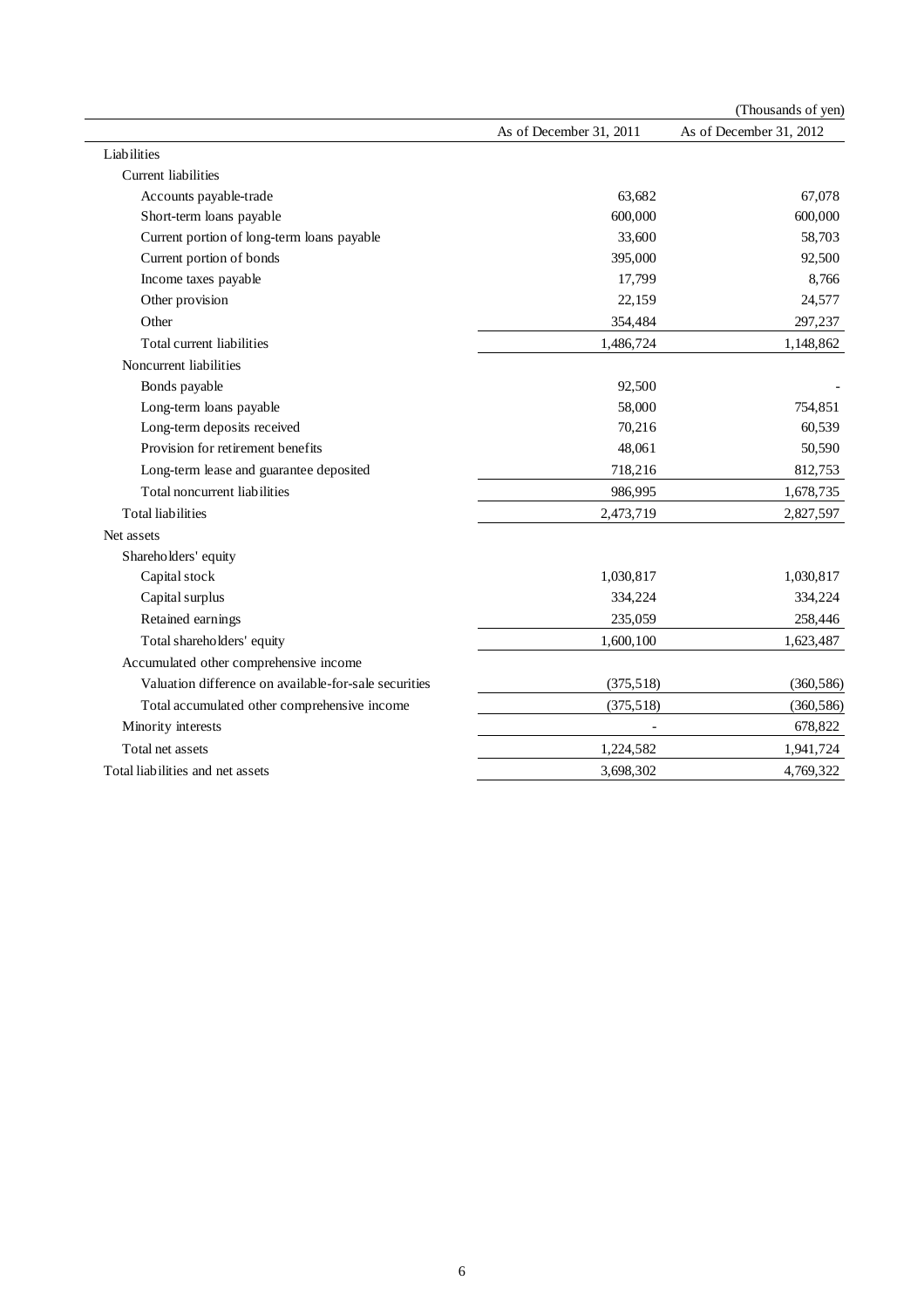### **Consolidated statements of income and consolidated statements of comprehensive income Consolidated statements of income**

|                                                                               |                   | (Thousands of yen) |
|-------------------------------------------------------------------------------|-------------------|--------------------|
|                                                                               | Fiscal year ended | Fiscal year ended  |
|                                                                               | December 31, 2011 | December 31, 2012  |
| Operating revenue                                                             |                   |                    |
| Operating revenue                                                             | 3,010,725         | 3,216,389          |
| Real estate sales                                                             | 4,616,845         | 2,623,277          |
| Total operating revenue                                                       | 7,627,571         | 5,839,666          |
| Operating cost                                                                |                   |                    |
| Cost For Sales                                                                | 1,914,260         | 2,055,453          |
| Cost of sales-real estate                                                     | 4,305,658         | 2,546,477          |
| Total operating cost                                                          | 6,219,918         | 4,601,931          |
| Operating gross profit                                                        | 1,407,652         | 1,237,735          |
| Selling, general and administrative expenses                                  | 1,221,055         | 1,139,205          |
| Operating income                                                              | 186,596           | 98,529             |
| Non-operating income                                                          |                   |                    |
| Interest income                                                               | 199               | 224                |
| Dividends income                                                              | 6,855             | 9,382              |
| Insurance premiums refunded cancellation                                      |                   | 2,914              |
| GainOnForfeitureOfUnclaimedDividends                                          | 2,673             | 1,898              |
| Other                                                                         | 1,545             | 3,351              |
| Total non-operating income                                                    | 11,273            | 17,771             |
| Non-operating expenses                                                        |                   |                    |
| Interest expenses                                                             | 18,536            | 20,957             |
| Equity in losses of affiliates                                                | 6,452             |                    |
| Guarantee commission                                                          | 4,319             | 1,475              |
| Other                                                                         | 2,505             | 2,136              |
| Total non-operating expenses                                                  | 31,814            | 24,569             |
|                                                                               |                   | 91,731             |
| Ordinary income                                                               | 166,055           |                    |
| Extraordinary income                                                          |                   |                    |
| Gain on sales of investment securities                                        |                   | 203                |
| Gain on sales of noncurrent assets                                            | 6,439             | 1,214              |
| Reversal of allowance for doubtful accounts                                   | 21,000            |                    |
| Reversal of provision for directors' retirement benefits                      | 90,589            |                    |
| Total extraordinary income                                                    | 118,029           | 1,417              |
| Extraordinary loss                                                            |                   |                    |
| Loss on sales of investment securities                                        | 4,660             | 347                |
| Loss on valuation of investment securities                                    | 1,496             |                    |
| Loss on sales of noncurrent assets                                            | 23,555            |                    |
| Loss on retirement of noncurrent assets                                       | 6                 |                    |
| Loss on sales of stocks of subsidiaries and affiliates                        | 32,927            |                    |
| Loss on disaster                                                              | 12,793            |                    |
| Total extraordinary losses                                                    | 75,440            | 347                |
| Income before dividends distribution from silent partnership,<br>income taxes | 208,644           | 92,800             |
| Dividends distribution from silent partnership                                | (12, 934)         | (3,095)            |
| Income before income taxes and minority interests                             | 221,579           | 95,895             |
| Income taxes-current                                                          | 3,495             | 7,861              |
| Refund of income taxes                                                        |                   | (10, 119)          |
| Total income taxes                                                            | 3,495             | (2,257)            |
| Income before minority interests                                              | 218,083           | 98,153             |
| Minority interests in income                                                  |                   | 6,057              |
|                                                                               | 218,083           |                    |
| Net income                                                                    |                   | 92,095             |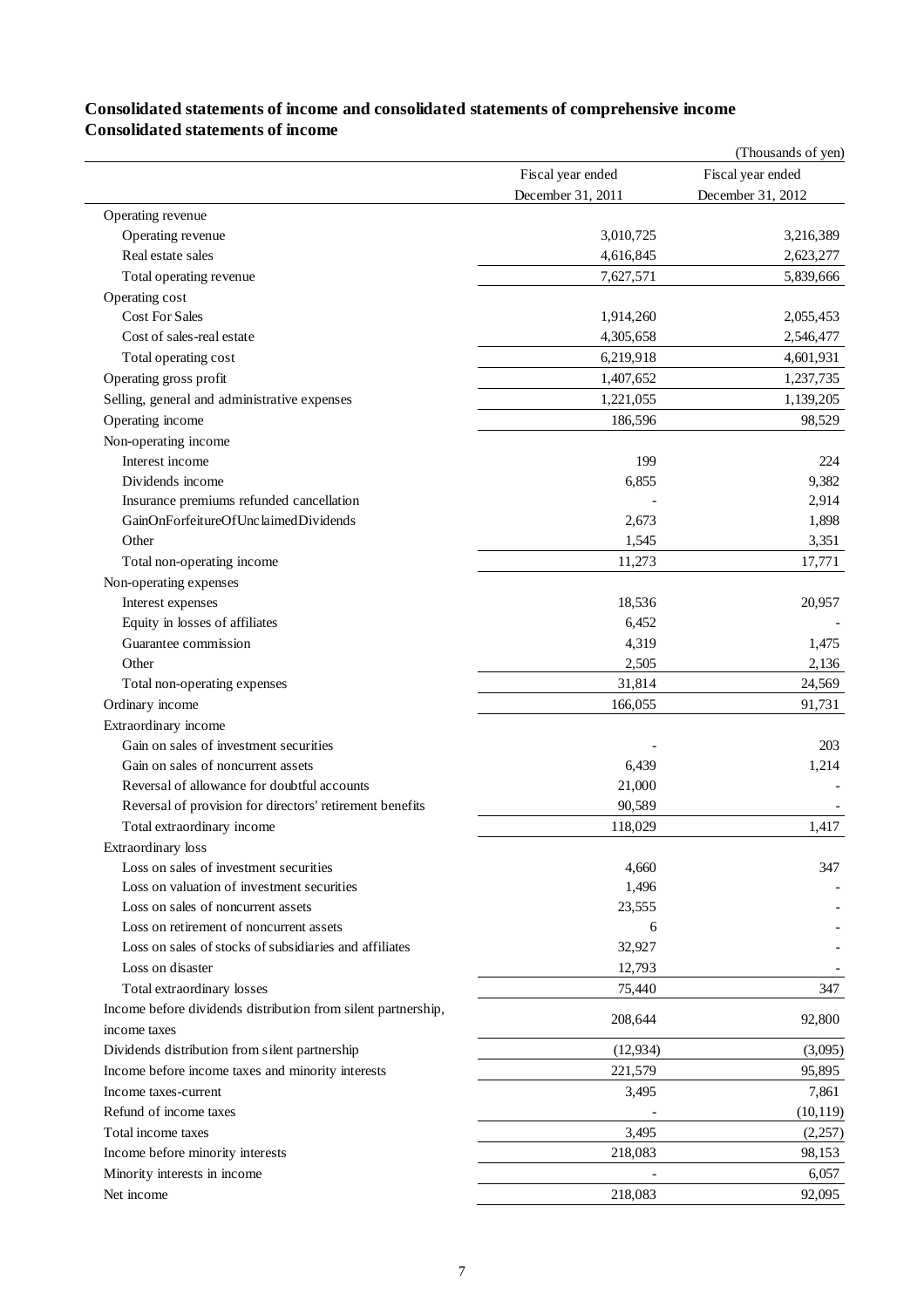## **Consolidated statements of comprehensive income (cumulative)**

|                                                           |                   | (Thousands of yen) |
|-----------------------------------------------------------|-------------------|--------------------|
|                                                           | Fiscal year ended | Fiscal year ended  |
|                                                           | December 31, 2011 | December 31, 2012  |
| Income before minority interests                          | 218,083           | 98,153             |
| Other comprehensive income                                |                   |                    |
| Valuation difference on available-for-sale securities     | (163, 148)        | 14,932             |
| Total other comprehensive income                          | (163, 148)        | 14,932             |
| Comprehensive income                                      | 54,935            | 113,085            |
| Comprehensive income attributable to                      |                   |                    |
| Comprehensive income attributable to owners of the parent | 54,935            | 107,027            |
| Comprehensive income attributable to minority interests   |                   | 6,057              |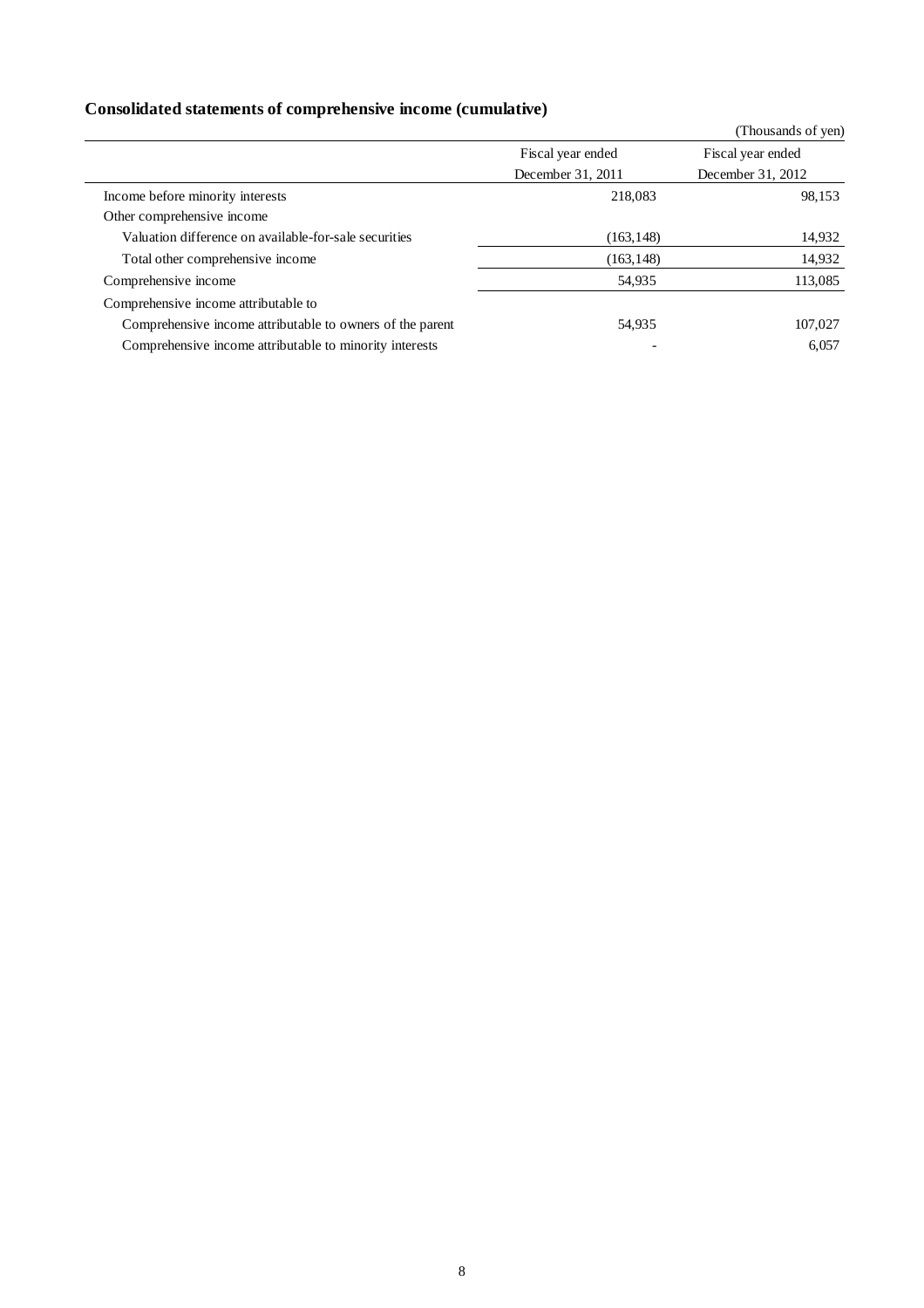## **Consolidated statements of changes in net assets**

|                                                       |                                        | (Thousands of yen)                     |  |
|-------------------------------------------------------|----------------------------------------|----------------------------------------|--|
|                                                       | Fiscal year ended<br>December 31, 2011 | Fiscal year ended<br>December 31, 2012 |  |
|                                                       |                                        |                                        |  |
| Shareholders' equity                                  |                                        |                                        |  |
| Capital stock                                         |                                        |                                        |  |
| Balance at the beginning of current period            | 1,030,817                              | 1,030,817                              |  |
| Balance at the end of current period                  | 1,030,817                              | 1,030,817                              |  |
| Capital surplus                                       |                                        |                                        |  |
| Balance at the beginning of current period            | 605,035                                | 334,224                                |  |
| Changes of items during the period                    |                                        |                                        |  |
| Dividends from surplus                                | (52, 852)                              |                                        |  |
| Transfer to retained earnings from capital surplus    | (217,958)                              |                                        |  |
| Total changes of items during the period              | (270, 811)                             |                                        |  |
| Balance at the end of current period                  | 334,224                                | 334,224                                |  |
| Retained earnings                                     |                                        |                                        |  |
| Balance at the beginning of current period            | (200, 983)                             | 235,059                                |  |
| Changes of items during the period                    |                                        |                                        |  |
| Dividends from surplus                                |                                        | (68,708)                               |  |
| Net income                                            | 218,083                                | 92,095                                 |  |
| Transfer to retained earnings from capital surplus    | 217,958                                |                                        |  |
| Total changes of items during the period              | 436,042                                | 23,387                                 |  |
| Balance at the end of current period                  | 235,059                                | 258,446                                |  |
| Total shareholders' equity                            |                                        |                                        |  |
| Balance at the beginning of current period            | 1,434,868                              | 1,600,100                              |  |
| Changes of items during the period                    |                                        |                                        |  |
| Dividends from surplus                                | (52, 852)                              | (68,708)                               |  |
| Net income                                            | 218,083                                | 92,095                                 |  |
| Transfer to retained earnings from capital surplus    |                                        |                                        |  |
| Total changes of items during the period              | 165,231                                | 23,387                                 |  |
| Balance at the end of current period                  | 1,600,100                              | 1,623,487                              |  |
| Accumulated other comprehensive income                |                                        |                                        |  |
| Valuation difference on available-for-sale securities |                                        |                                        |  |
| Balance at the beginning of current period            | (212, 370)                             | (375,518)                              |  |
| Changes of items during the period                    |                                        |                                        |  |
| Net changes of items other than shareholders' equity  | (163, 148)                             | 14,932                                 |  |
| Total changes of items during the period              | (163, 148)                             | 14,932                                 |  |
| Balance at the end of current period                  | (375,518)                              | (360, 586)                             |  |
| Total accumulated other comprehensive income          |                                        |                                        |  |
| Balance at the beginning of current period            | (212, 370)                             | (375,518)                              |  |
| Changes of items during the period                    |                                        |                                        |  |
| Net changes of items other than shareholders' equity  | (163, 148)                             | 14,932                                 |  |
| Total changes of items during the period              | (163, 148)                             | 14,932                                 |  |
| Balance at the end of current period                  | (375,518)                              | (360, 586)                             |  |
| Minority interests                                    |                                        |                                        |  |
| Balance at the beginning of current period            |                                        |                                        |  |
| Changes of items during the period                    |                                        |                                        |  |
| Net changes of items other than shareholders' equity  |                                        | 678,822                                |  |
| Total changes of items during the period              |                                        | 678,822                                |  |
| Balance at the end of current period                  |                                        | 678,822                                |  |
|                                                       |                                        |                                        |  |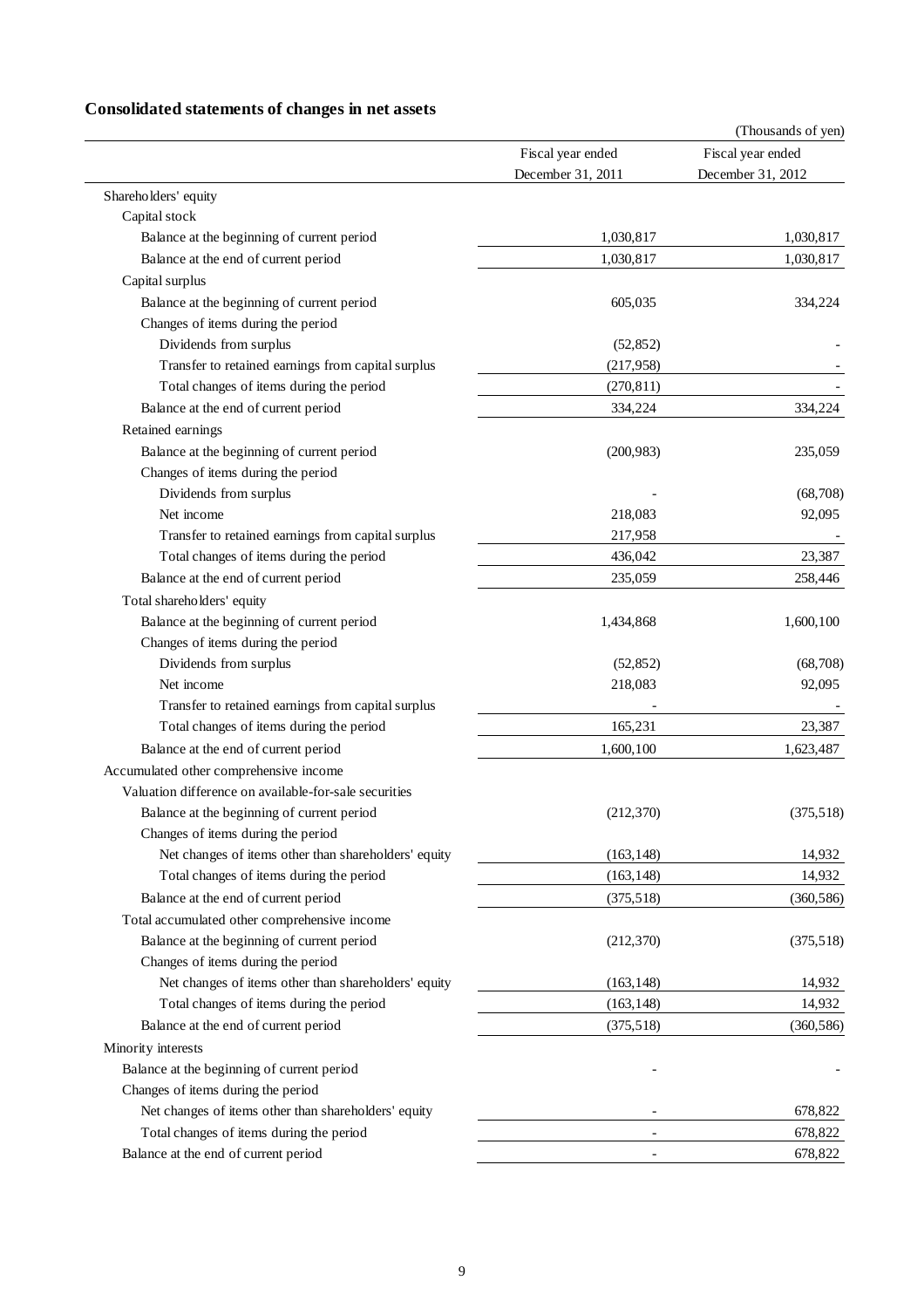|                                                      |                   | (Thousands of yen) |
|------------------------------------------------------|-------------------|--------------------|
|                                                      | Fiscal year ended | Fiscal year ended  |
|                                                      | December 31, 2011 | December 31, 2012  |
| Total net assets                                     |                   |                    |
| Balance at the beginning of current period           | 1,222,498         | 1,224,582          |
| Changes of items during the period                   |                   |                    |
| Dividends from surplus                               | (52, 852)         | (68,708)           |
| Net income                                           | 218,083           | 92,095             |
| Net changes of items other than shareholders' equity | (163, 148)        | 693,754            |
| Total changes of items during the period             | 2,083             | 717,142            |
| Balance at the end of current period                 | 1,224,582         | 1,941,724          |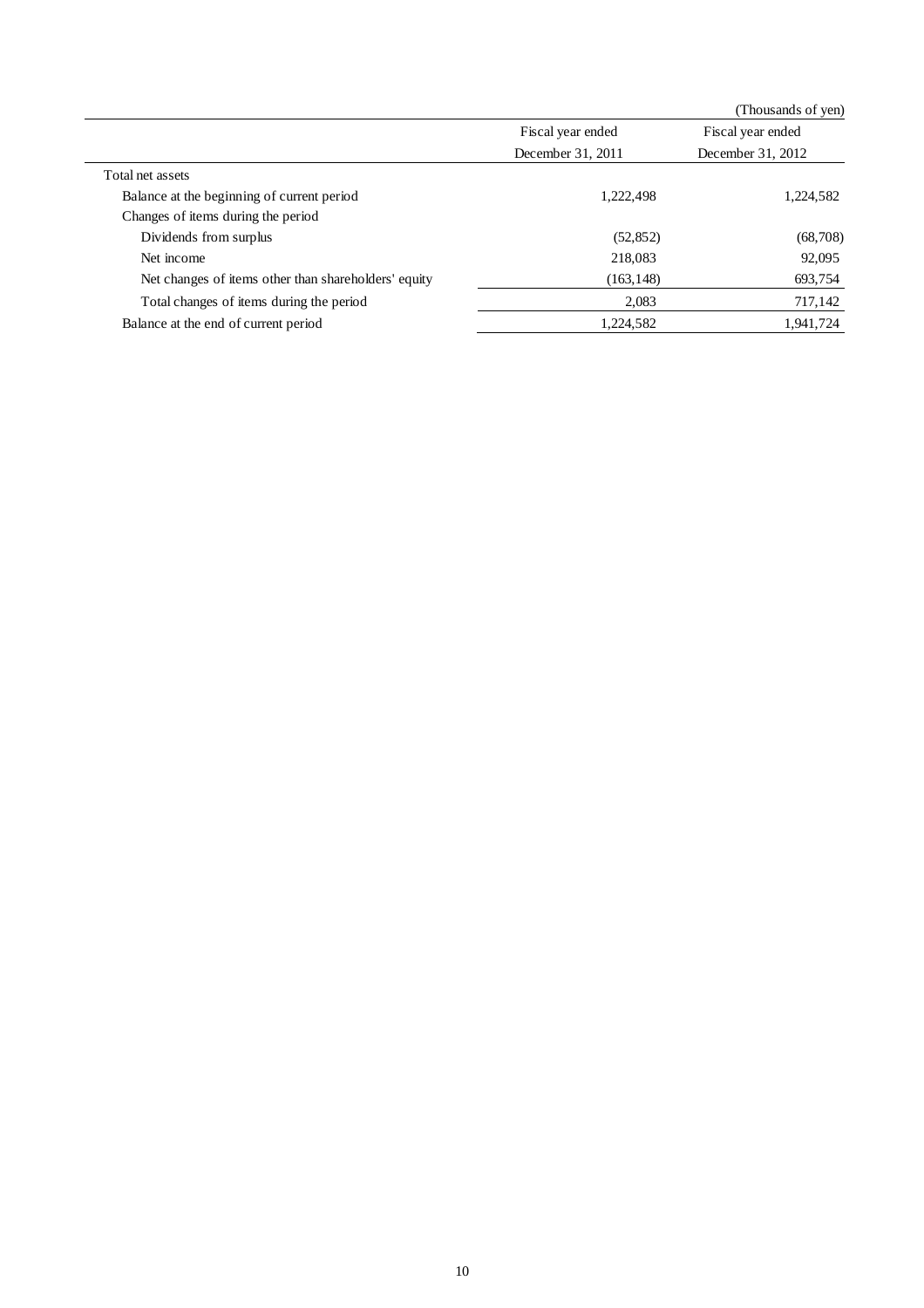### **Consolidated statements of cash flows**

|                                                                           |                                        | (Thousands of yen) |
|---------------------------------------------------------------------------|----------------------------------------|--------------------|
|                                                                           | Fiscal year ended<br>December 31, 2011 | Fiscal year ended  |
|                                                                           |                                        | December 31, 2012  |
| Net cash provided by (used in) operating activities                       |                                        |                    |
| Income before income taxes and minority interests                         | 221,579                                | 95,895             |
| Depreciation and amortization                                             | 31,356                                 | 50,830             |
| Amortization of goodwill                                                  | 163,692                                | 163,692            |
| Increase (decrease) in allowance for doubtful accounts                    | 13,967                                 | (29,099)           |
| Increase (decrease) in provision for bonuses                              | (6,307)                                |                    |
| Increase (decrease) in provision for retirement benefits                  | 4,201                                  | 2,529              |
| Increase (decrease) in provision for directors' retirement<br>benefits    | (90, 589)                              |                    |
| Increase (decrease) in other provision                                    | 10,964                                 | 2.417              |
| Interest and dividends income                                             | (7,054)                                | (9,606)            |
| Interest expenses                                                         | 18,536                                 | 20,957             |
| Equity in (earnings) losses of affiliates                                 | 6,452                                  |                    |
| Loss (gain) on valuation of investment securities                         | 1,496                                  |                    |
| Loss (gain) on sales of short-term and long term investment<br>securities | 4,660                                  | 144                |
| Loss (gain) on sales of stocks of subsidiaries and affiliates             | 32,927                                 |                    |
| additional loss on an earthquake                                          | 12,793                                 |                    |
| Loss (gain) on sales of noncurrent assets                                 | 17,115                                 | (1,214)            |
| Loss on retirement of noncurrent assets                                   | 6                                      |                    |
| Decrease (increase) in notes and accounts receivable-trade                | 178,417                                | (20, 348)          |
| The amount of increase and decrease of purchased receivables              | 185,625                                | 35,800             |
| Decrease (increase) in inventories                                        | (8,786)                                | (94, 616)          |
| Increase (decrease) in notes and accounts payable-trade                   | (14,360)                               | 3,396              |
| Increase (decrease) in accounts payable-other                             | (16,780)                               | (52, 585)          |
| Increase (decrease) in lease and guarantee deposits received              | 41,539                                 | 94,536             |
| Increase (decrease) in long-term deposits received                        | (98, 252)                              | (2,321)            |
| Other, net                                                                | (88, 872)                              | (42, 170)          |
| Subtotal                                                                  | 614,329                                | 218,237            |
| Interest and dividends income received                                    | 7,054                                  | 9,606              |
| Interest expenses paid                                                    | (19,160)                               | (21, 407)          |
| Payments for loss on disaster                                             | (12,793)                               |                    |
| Refunded consumption taxes for prior periods                              | 3,467                                  | 10,655             |
| Income taxes (paid) refund                                                | (13,049)                               | 10,907             |
| Net cash provided by (used in) operating activities                       | 579,846                                | 227,998            |